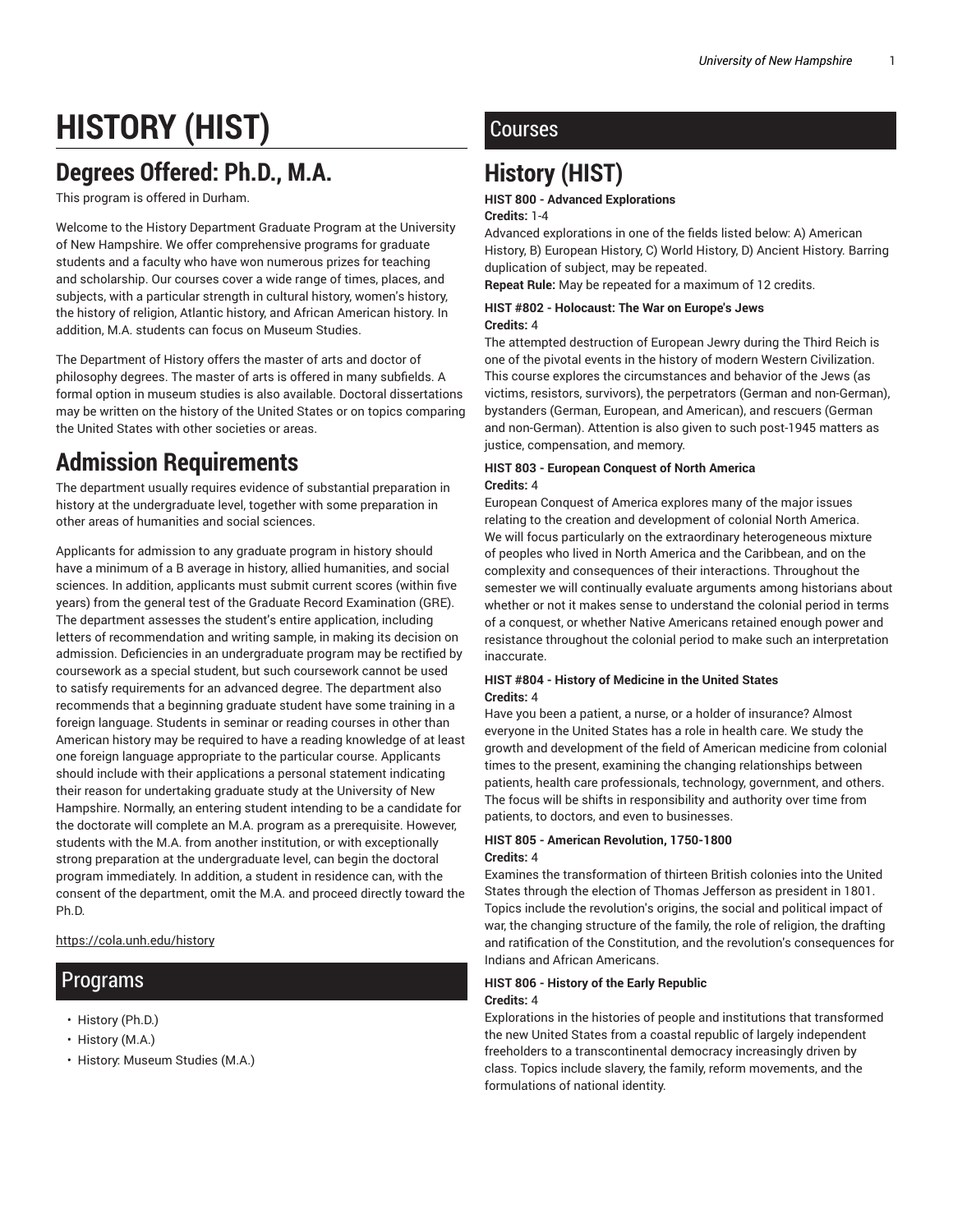#### **HIST 809 - United States Legal History Special Topics Credits:** 4

In-depth thematic exploration of the role of law in American life. Topics include Race and Equality in American Law; Community, Pluralism, and American Law; Property, Liberty, and Law; Gender and Law. May be repeated for credit with instructor's permission. Consult department listing for topics.

**Repeat Rule:** May be repeated for a maximum of 8 credits.

#### **HIST 811 - Civil War Era**

#### **Credits:** 4

A survey of the period from the presidency of Andrew Jackson to the end of the Reconstruction, focusing on the causes, course, and consequences of the Civil War. Topics include slavery in the Old South, antebellum reform movements, creation and breakdown of the Second Party System, social and economic (as well as military) events during the war, and major developments during Reconstruction after the war.

#### **HIST 812 - Emergence of Industrial America Credits:** 4

Investigates the economic transformation of 19th-century America from a rural, agricultural to an urban, industrial society. Explores the sweeping economic changes, focusing on such topics as changes in work and leisure, westward expansion and its effects on Native Americans, shifts in gender roles, growth of a consumer culture, rise of labor unions and populism, immigration, movements for reform and regulation, growth of American imperialism, and intellectual developments.

#### **HIST 813 - American Ways of War**

#### **Credits:** 4

"Is there an American way of war?" This commonly asked question will be the focal point of the course. To answer that we will study the interactions of both war and society in the United States from the Civil War onwards, addressing such issues as the causes, courses, diplomacy, homefront, legacy, and the art of the great and small wars.

#### **HIST 815 - The Rise of Modern United States, 1900-1945 Credits:** 4

By 1900, the United States had emerged as the world's leading industrial power and leading destination for millions of immigrants and had begun to become a major player in world affairs. Americans enjoyed unprecedented prosperity and became eager consumers of new inventions and popular culture: cars, radios, jazz records, and the "motion pictures." But they also experienced the worst depression the country had ever known and struggled to make sense of a world that went to war twice within a generation. Women, African Americans, immigrants - all struggled to carve out their place in the new political order. By World War II, the United States assumed many of its "modern" characteristics. Using novels, movies, photographs, sporting events, political speeches and political debates, we will explore both the domestic and the international aspects of the development of modern U.S.

#### **HIST 816 - United States Since World War II Credits:** 4

This course presents a framework for understanding American history from 1945 to the present. We explore major events and themes, beginning with the Cold War and the domestic anti-communism crusade, and continuing with the civil rights movement, the Vietnam War, and the women's movement. In our study of national politics, we chart the rise of liberalism – focusing on the presidencies of John F. Kennedy and Lyndon Johnson – as well as the conservative response, punctuated by the "Reagan Revolution." We conclude with a brief study of the 21st century.

#### **HIST 818 - American Environmental History Credits:** 4

This course examines how nature has been a factor in American history and how Americans have wrestled with the concepts of nature and culture. Topics include industrialization, evolution, conservationism, environmentalism, and environmental diplomacy.

#### **HIST 819 - Foreign Relations of the United States Credits:** 4

The history of American diplomacy from the colonial era to the present, with the dividing point at 1900. The focus will be on both the foreign and domestic influences that shaped American diplomacy.

#### **HIST 820 - Foreign Relations of the United States Credits:** 4

The history of American diplomacy from the colonial era to the present, with the dividing point at 1900. The focus will be on both the foreign and domestic influences that shaped American diplomacy.

#### **HIST 821 - History of American Thought Credits:** 4

This course introduces the subfields of American intellectual and cultural history by assessing the ideas of some of the brightest minds that thought about life on the land we know of as the United States of America before the middle of the nineteenth century. This course surveys more than two centuries of thinkers and their connection to America's plural and evolving popular culture. Ultimately, this course seeks to answer the question: What is the history of American thought?.

### **HIST 822 - History of American Thought**

#### **Credits:** 4

Influential thinkers and ideas have shaped American politics, society, economy, and culture since the Civil War. Among the topics explored are American Victorianism, Social Darwinism, Pragmatism, Modernism and its opponents, gender and identity politics and post modernism. Mark Twain, Elizabeth Cady Stanton, Thorstein Veblen, W.E.B. Dubois, John Dewey, F. Scott Fitzgerald, Hannah Arendt, Thomas Kuhn, Malcolm X, Susan Sontag and William F. Buckley Jr. will be among the thinkers explored.

#### **HIST 824 - Topics in Modern US History Credits:** 4

Advanced study of topics in U.S. history. Barring duplication of subject, may be repeated. Course meets the History major requirement for Group I.

**Repeat Rule:** May be repeated for a maximum of 8 credits.

#### **HIST #825 - Southern History and Literature since the Civil War Credits:** 4

Equal focus on the history and literature of the South since the Civil War. Topics include reconstruction, the age of segregation, and the Civil Rights Movement. Literary focus is on the period since 1920, including the "Southern Renaissance"; authors include William Faulkner, Robert Penn Warren, Flannery O'Connor, and Zora Neale Hurston.

#### **HIST 832 - Topics in Latin American History Credits:** 4

Topics vary (see department listing for current semester). Seminar involves reading, discussion, and research on literature and documents related to the selected topic. It provides students with the opportunity to do research under close direction.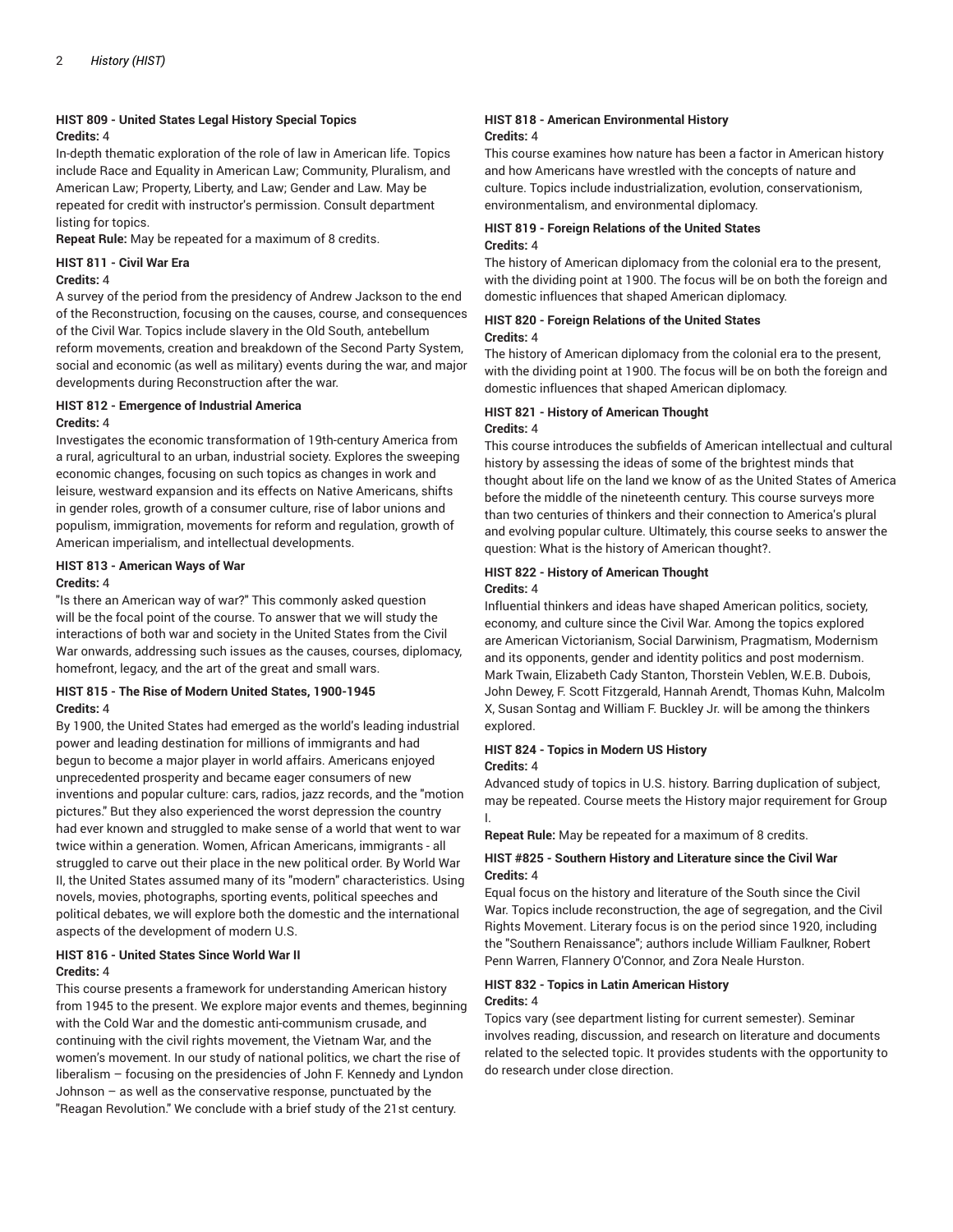#### **HIST 833 - Medieval England 800-1300 Credits:** 4

The purpose of this course is to provide students with an opportunity to gain an in-depth understanding of the history of medieval England from the beginning of the period of consolidation under the Wessex dynasty in the ninth-century through the end of the thirteenth century. In addition to obtaining a large corpus of information through the reading of significant monographs dealing with England during this period, students will be challenged to develop the critical analytical skills necessary for the thorough understanding and practice of historical methodologies, with a particular focus on the practice of historical method in writing medieval history. Finally, students will be given the opportunity to improve their communication skills through extensive class discussions dealing with the scholarly works read for this course, and in writing assignments.

#### **HIST 834 - Medieval Empires**

#### **Credits:** 4

This course will explore the intellectual and political foundations of imperial rule in the Middle Ages with a particular focus on the Carolingian, German, and Byzantine empires of the early and high Middles Ages. The course will begin with the development of the idea of empire under Alexander the Great and then during the Roman empire. The course will then turn to an examination of how the rulers of the three great empires of the western Middle Ages adapted the classical ideas and practices of empire for their purposes. The course focuses on sources. Background material will be provided in short lectures.

#### **HIST 840 - Holy War in the Holy Land: The Medieval Crusades Credits:** 4

Survey of medieval military expeditions organized by Christians to secure the Holy Land during the 12th and 13th centuries. Topics considered include the formulation of a "just war" theory, political, intellectual, religious, and military interactions between Christians, Jews, and Muslims; the Crusader State of Jerusalem; and the histories of individual crusades.

#### **HIST 841 - Europe After the Black Death Credits:** 4

Explores the dramatic changes that characterized Western Europe as it rebounded in the fifteenth through the seventeenth centuries from the ravages of the Black Death of 1348. Examines the social, political, and artistic developments in late medieval and Renaissance Italy before "crossing the Alps" to trace the expansion of Renaissance culture in Northern Europe. Topics covered in the course include the humanist movement, new patterns of social organization, the revival of classical antiquity in the arts, architecture, religion and political theory, the effects on European society of the encounter with the "New World," shifting roles for men and women in early modern European societies, and religious war and conflict.

#### **HIST 842 - Saints, Sinners, and Heretics: Europe in the Age of Religious Reform**

#### **Credits:** 4

Examines the history of Western Christendom from roughly 1400 to 1600, a period of tumultuous religious change throughout Europe. We begin in the Middle Ages where the seeds of religious division were sown. We then tackle Martin Luther's challenge to the Catholic church, trace the diffusion of his message throughout Europe, and address the Catholic response to the evangelizing movements that he inspired. Finally we investigate some of the regional varieties of Protestantism that developed in the latter half of the sixteenth century with a particular focus on Switzerland, Germany, England, Scotland, France, and the Netherlands.

#### **HIST 844 - Victorian Britain Credits:** 4

The Victorian Era was a time of contrasts. Queen Victoria, a monarch known for her moral strictness, sexual probity and rigid sense of decorum ruled over a vast world Empire. The streets of London, however, teemed with prostitutes, pickpockets and impoverished immigrants from Ireland, Europe and beyond, whose lives seemed untouched by either the prosperity or moral stringency that characterized the age. In this class we explore the varieties of Victorian experience both at home and in the global empire. We will examine the glittering lives of the rich as well as the abject poverty of the working poor and explore our own fascination with the dress, the homes, and the lives of the Victorians. Examining sources such as novels, decorative arts, corsets & bustles, Parliamentary debates, architecture, and scientific writings, we will attempt to uncover the many-faceted culture, society and political life of Victorian Britain.

#### **HIST #845 - 19th Century European Great Powers - Diplomacy and International Law**

#### **Credits:** 4

In this course, we will study power in Europe during the apogee of that region's strength. The long nineteenth century is a period during which Europe avoided major continent-wide (and world-wide) wars, despite constant upheavals. That is a remarkable accomplishment when one compares the events of the nineteenth century with those of the twentieth, despite the fact that the former influenced the latter. Focus is on those who wielded power internationally, including dealmakers, deal-breakers, manipulators, and idealists. To express, test, restrain, or leverage power, actors engaged in wars and negotiations that led to a range of contracts from treaties, such as the Treaty of Fontainebleau ending Napoleon's reign; to alliances, like the Anglo-Japanese Naval Alliance ending Britain's "splendid isolation" from international partnerships; to conferences, including the Hague Conventions regulating wars. In addition, it is important to look at statutes influencing foreign policy, as did the Second German Naval Law of 1900 which increased European tensions before World War I. Examining the relations of powerful nineteenth century states, therefore, illuminates international law as well as more traditional elements of diplomacy. Students learn about 19th century great powers of Europe and important pieces of international legal relationships as well as develop critical thinking and communication skills.

#### **HIST 849 - Comparative Topics in the History of Early Modern Europe Credits:** 4

Topics will vary, but may include enlightenment and revolution; the peasantry; gender and the family; crime and deviance; science and society. May be repeated for a maximum of 8 credits. **Repeat Rule:** May be repeated for a maximum of 8 credits.

#### **HIST 851 - Topics in European Intellectual History Credits:** 4

Explores major developments such as the Enlightenment, Russian intellectual history, ancient world views and cosmologies, and the relationship between gender and intellectual history. Includes topics up to the Scientific Revolution. Because topics may vary, students should check the department newsletter or office for course theme in any given term. May be repeated for credit as topics change.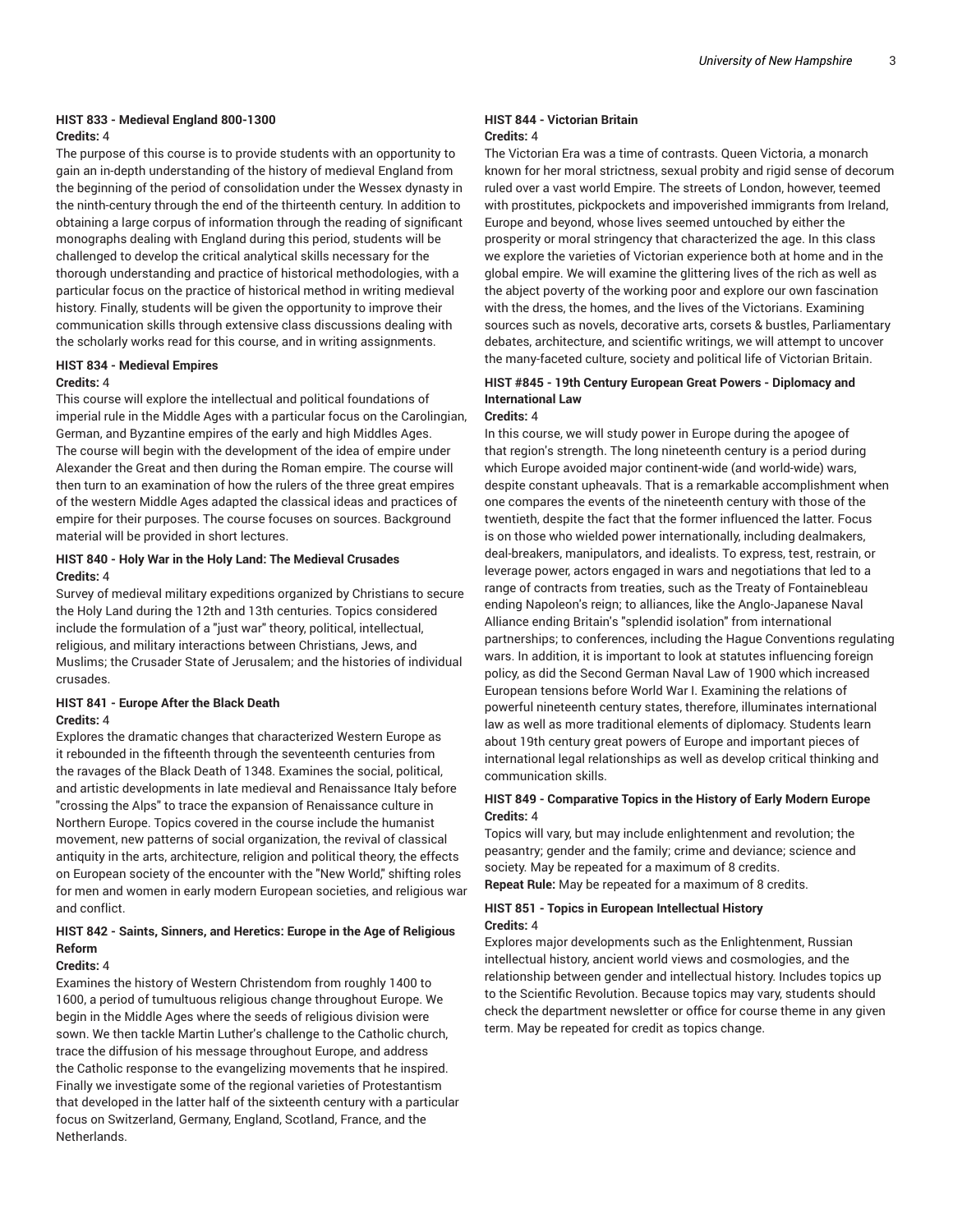#### **HIST 852 - Topics in European Intellectual History Credits:** 4

Explores major developments such as the Enlightenment, Russian intellectual history, ancient world views and cosmologies, and the relationship between gender and intellectual history. Includes topics since the Renaissance. Because topics vary, students should check the department newsletter or office for course themes in any given term. May be repeated for credit as topics change.

#### **HIST 854 - Topics in History of Science**

#### **Credits:** 4

Study of a selected topic in the history of European science since the Renaissance.

#### **HIST 856 - 20th Century Europe**

#### **Credits:** 4

Advanced study of 20th-century Europe. World War I, European totalitarianism, World War II, the loss of European primacy, and the search for a new Europe.

#### **HIST 862 - England in the Tudor and Stuart Periods Credits:** 4

Advanced study of England during the Tudor and Stuart periods. Political, religious, socioeconomic, and intellectual forces for change at work in England from the accession of Henry VII to the revolution of 1688-89.

#### **HIST 864 - Russia: Modernization through Soviet Empire Credits:** 4

The challenges of modernization; experience and legacy of Leninist and Stalinist revolutions; Soviet consolidation and decline through the Gorbachev era.

#### **HIST 865 - Themes in Women's History**

#### **Credits:** 4

In-depth examination of a selected topic in women's history, such as women and health, women in modern European political theory, comparative history of women and revolution. See "Time and Room Schedule" or department for specific topic. May be repeated for credit with permission of instructor.

#### **HIST #866 - Environmental History of Northwest Atlantic Commercial Fisheries**

#### **Credits:** 4

After centuries of ground-fishing humans have radically transformed the northwest Atlantic marine ecosystem, creating a tragedy for both fish and fisherman. This marine environmental history course considers the changing technology, ecology, and sociology of the commercial fishery off New England and the Canadian maritime from 1500 to the present.

#### **HIST 869 - Germany from 1918 to Present Credits:** 4

Begins with the revolution of 1918 and then explores the political, social, and intellectual character of the Weimar Republic, the rise and nature of Nazism, the Holocaust, the foundation of both the German Democratic Republic and Federal Republic and their evolution in the shadow of the Cold War, and concludes with the unification of Germany after the fall of the Berlin Wall in 1989.

#### **HIST 871 - Museum Studies Credits:** 4

Introduction to theory, methods, and practice of museum studies. Examination of various museum functions, as well as historical controversies. Prereq: graduate students only. May be repeated with departmental approval.

**Repeat Rule:** May be repeated for a maximum of 8 credits.

#### **HIST 872 - Studies in Regional Material Culture Credits:** 4

An introduction to the theory and methodology of material culture, that is, the study of history through the analysis of buildings, human-created landscapes, and artifacts made and used in the United States, particularly in New England. May be repeated for credit with the permission of the graduate director.

**Repeat Rule:** May be repeated for a maximum of 8 credits.

#### **HIST 873 - Early History of Ancient Greece Credits:** 4

Greek history from the Minoan and Mycenaean eras through the Persian Wars of the early fifth century. Emphasis on original sources including the Homeric epics, Plutarch, Sappho, and Herodotus. Examination of the distinctive developments of political systems in Sparta, Athens, as well as issues of colonization, diplomacy, religion, and culture. Through discussion of types of available evidence and their integration into historical understanding.

#### **HIST 874 - Historiography**

#### **Credits:** 4

Analysis of ancient and modern historians. (Not offered every year.)

#### **HIST 875 - Historical Methods**

#### **Credits:** 4

Introduction to contemporary historical methods. Required of all entering Ph.D. candidates; open to undergraduates with permission. **Equivalent(s):** HIST 870

#### **HIST 876 - Classical and Hellenistic Greek Worlds Credits:** 4

Greek History from the Persian Wars of the early fifth century through the life of Alexander the Great and the creation of the Hellenistic world. Emphasis on original sources including Herodotus, Thucydides, the Athenian playwrights, and Plato. Examination of the transformation from city-state political organization to large Hellenistic kingdoms, as well as discussion of Greek historiography, intellectual life, and social theory. Thorough discussion of types of available evidence and their integration into historical understanding.

#### **HIST 877 - Roman Republic**

#### **Credits:** 4

Covers pre-Roman Italy, the Etruscans, and the foundation of the Republic. Rome's expansion through the Punic Wars, and relations with the Hellenistic kingdoms. Disintegration and final collapse of the Republic. Includes discussion of Roman art, engineering, and political theory. Emphasis on Latin sources in philosophy, history, and literature.

#### **HIST 878 - Roman Empire**

#### **Credits:** 4

Collapse of the Roman Republic and creation of the Augustan principate through the division of the empire, with discussion of the fall of Rome in the west, and the eastern empire through Justinian. Discussion of Roman art, literature, philosophy, religious developments such as the proliferation of mystery religions and the rise of Christianity.

#### **HIST 879 - Workshop in History and Historical Methods Credits:** 1-6

Workshop for teachers in History. Intensive work designed to introduce teachers to advanced current work in history. Topics vary. May be repeated with permission of the instructor or the graduate director in the history department.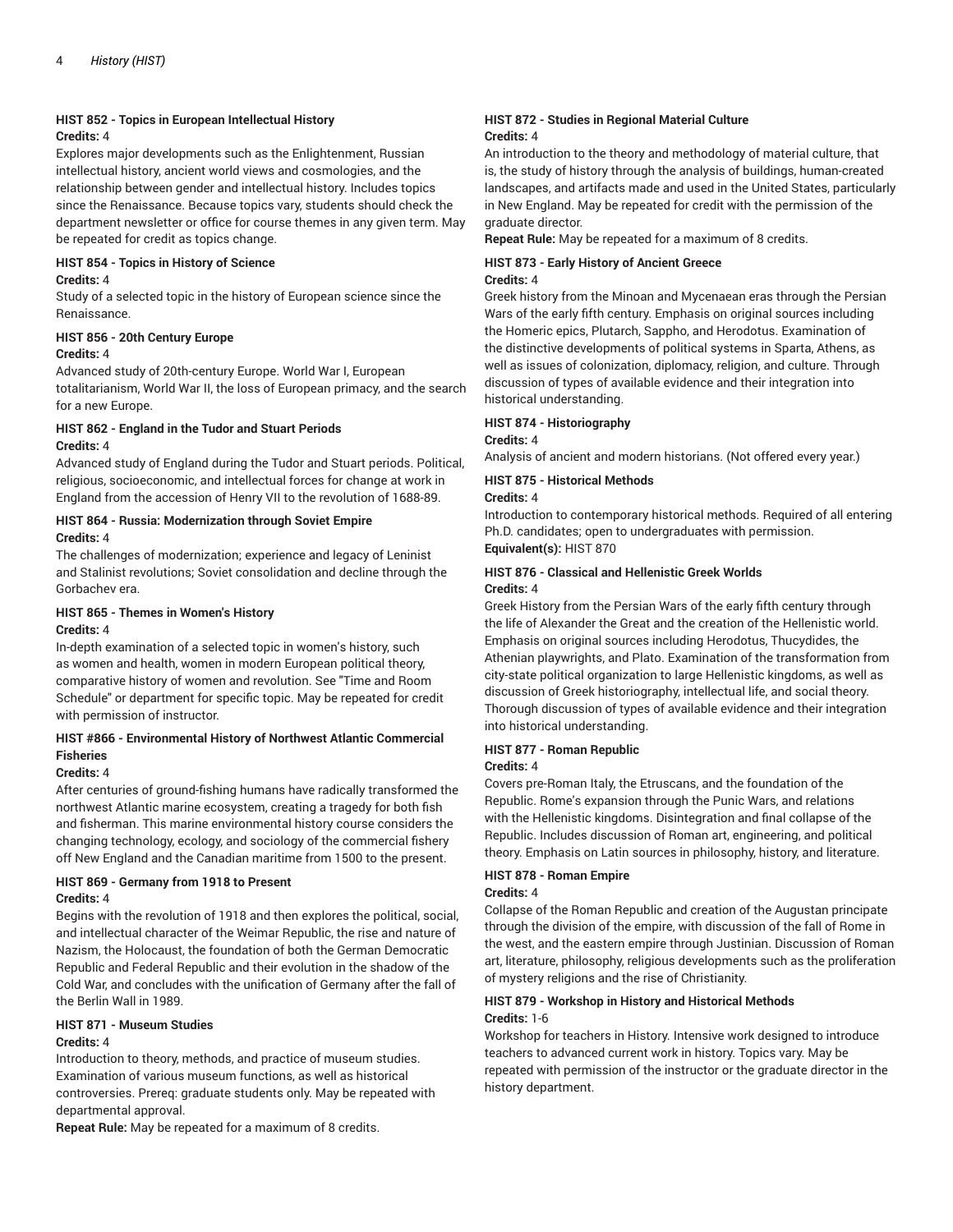#### **HIST 880 - Special Topics in Museum Studies/Material Culture Credits:** 4

Study of a selected topic related to museum studies or material culture. May be repeated for course credit with permission of the graduate director.

**Repeat Rule:** May be repeated up to 3 times.

#### **HIST 881 - Society and Culture in 20th-Century China Credits:** 4

Explores major aspects of social and cultural transformation in China from the beginning of the century, when the Qing dynasty was replaced by a Republic, to the age of globalization. Themes included the rise of citizenship and civic activism, mass culture in print media, commercial culture in advertisement and consumerism, European and Russian influences on cultural and political changes, war of resistance, refugee and social dislocation, rural transformation shaped by socialism and global market.

#### **HIST #884 - History of Southern Africa since 1652 Credits:** 4

Struggle for political and economic control in the only region of Africa where European groups remain in power. Impact of European imperialism, European nationalism, racial conflict, economic competition and industrialization, apartheid, and assimilation with special attention to the development of European hegemony.

#### **HIST 890 - Seminar: Historical Expl Credits:** 4

Seminar in one of the fields listed below: A) American History, B) Atlantic History, C) Canadian History, D) Latin American History, E) Medieval History, F) History, G) History of Islam, H) Ancient History, I) East Asian History, J) African History, K) Middle Eastern History, L) Historiography, M) Russian History, N) World History, O) British History, P) New Hampshire History, Q) Historical Methodology, R) Irish History, S) History of Science, T) Maritime History, U) Museum.

**Repeat Rule:** May be repeated for a maximum of 8 credits. **Equivalent(s):** HIST 801

## **HIST 892 - Seminar in the History of Science**

**Credits:** 4

In-depth examination of a selected topic in the history of science. Subjects vary. No special background in science required.

#### **HIST 897 - Colloquium**

#### **Credits:** 4

Selected topics in American, European, and non-Western history. Required of history majors. Students must elect section in the department office at the time of registration. Prereq: Intro to Historical Thinking.

## **HIST 898 - Internship in Museum Studies**

#### **Credits:** 4

Supervised position with a museum, historical society, archive, or other history related site. Prereq: permission. Cr/F.

**Repeat Rule:** May be repeated for a maximum of 16 credits.

#### **HIST 899 - Master's Thesis**

#### **Credits:** 1-6

May be repeated up to a maximum of 6 credits. Permission required. Cr/F. **Repeat Rule:** May be repeated for a maximum of 6 credits.

#### **HIST 939 - Readings in Early American History Credits:** 3

Introduces the chief themes and issues in the secondary literature of early American history from European settlement through the Early Republic. Students write a series of short analytical papers. Expected of all graduate students preparing a field in Early America. Permission required for those not enrolled in History Graduate Program.

#### **HIST 940 - Readings in Modern American History Credits:** 3

An introduction to major historians and historiographical issues in the history of the U.S. since 1820. Intended to serve as a foundation for research in the field and as preparation for graduate examinations. Permission required for those not enrolled in History Graduate Program.

#### **HIST 949 - Colloquium in United States History Credits:** 3

Topics include 1) Early American Society; 2) Early American Culture; 3) Revolutionary Period; 4) 19th Century; 5) 20th Century. Focuses on existing historical literature on a given topic, such as American slavery. Students normally read extensively, discuss major issues and the literature in class meetings, and write essays that examine the literature critically.

#### **HIST 951 - Colloquium in European History Credits:** 3

Topics include 1) Medieval; 2) Early Modern; and 3) Modern. The course focuses on the existing historical literature on a given topic, such as the French Revolution. Students normally read extensively, discuss major issues and the literature in class meetings, and write essays that examine the literature critically. May be repeated if a different topic is selected.

#### **HIST 952 - Colloquium in Comparative History Credits:** 3

Intensive reading in comparative studies of U.S. history. Compares the experience of the United States and that of some other area or nation. For example, comparing legal history of Britain and the U.S.; the impact of colonization on native peoples in North and South America; the nature of slavery in the U.S., the Caribbean, and Brazil; or the experience of women in Europe and America. Topics vary and may be repeated with permission.

#### **HIST 953 - Colloquium in African, Asian, Latin American History Credits:** 3

Topics include 1) African; 2) Asian; 3) Latin American; 4) Middle Eastern. Focuses on the existing scholarly historical literature on a given topic, such as nationalism or slavery. Students normally read extensively, discuss major issues and the literature in class meetings, and write essays that examine the literature critically.

#### **HIST 970 - Graduate Seminar in Teaching History Credits:** 1

Introduction of fundamental issues in the teaching of history at the college level. Topics include basic pedagogical issues, such as leading effective discussions, evaluating students' work, and lesson planning, and also concerns related to history teaching, e.g., developing students' historical consciousness, use of media, and so forth. Required of all entering Ph.D. students and applicable to the Cognate in College Teaching. Course to be taken in the Fall and then repeated in Spring for a total of two credits. (Also offered as GRAD 981.) Cr/F. **Equivalent(s):** GRAD 981